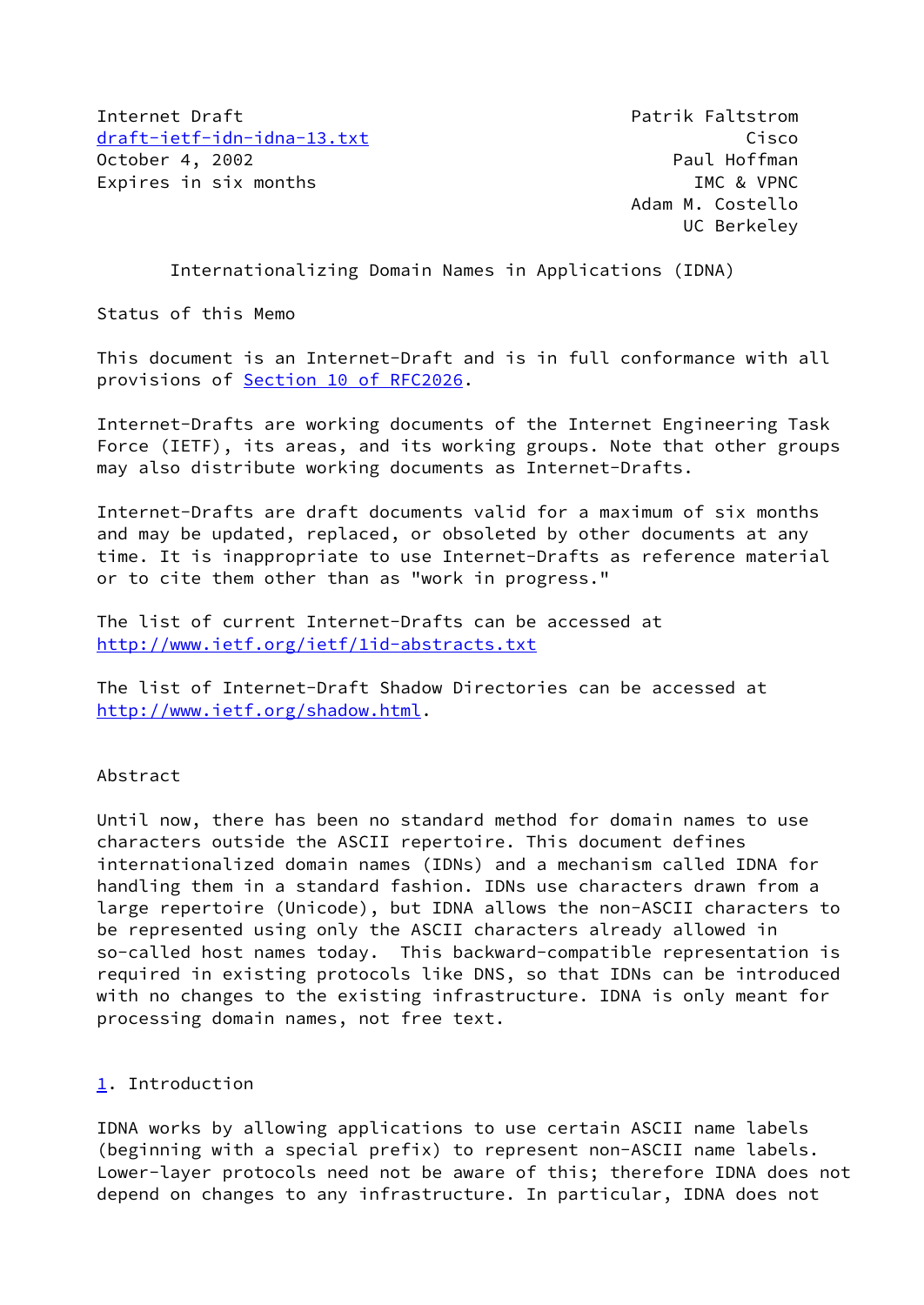depend on any changes to DNS servers, resolvers, or protocol elements, because the ASCII name service provided by the existing DNS is entirely sufficient for IDNA.

This document does not require any applications to conform to IDNA, but applications can elect to use IDNA in order to support IDN while maintaining interoperability with existing infrastructure. If an application wants to use non-ASCII characters in domain names, IDNA is the only currently-defined option. Adding IDNA support to an existing application entails changes to the application only, and leaves room for flexibility in the user interface.

A great deal of the discussion of IDN solutions has focused on transition issues and how IDN will work in a world where not all of the components have been updated. Proposals that were not chosen by the IDN Working Group would depend on user applications, resolvers, and DNS servers being updated in order for a user to use an internationalized domain name. Rather than rely on widespread updating of all components, IDNA depends on updates to user applications only; no changes are needed to the DNS protocol or any DNS servers or the resolvers on user's computers.

<span id="page-1-0"></span>[1.1](#page-1-0) Brief overview for application developers

Applications can use IDNA to support internationalized domain names anywhere that ASCII domain names are already supported, including DNS master files and resolver interfaces. (Applications can also define protocols and interfaces that support IDNs directly using non-ASCII representations. IDNA does not prescribe any particular representation for new protocols, but it still defines which names are valid and how they are compared.)

The IDNA protocol is contained completely within applications. It is not a client-server or peer-to-peer protocol: everything is done inside the application itself. When used with a DNS resolver library, IDNA is inserted as a "shim" between the application and the resolver library. When used for writing names into a DNS zone, IDNA is used just before the name is committed to the zone.

There are two operations described in  $section 4$  of this document:

- The ToASCII operation is used before sending an IDN to something that expects ASCII names (such as a resolver) or writing an IDN into a place that expects ASCII names (such as a DNS master file).

- The ToUnicode operation is used when displaying names to users, for example names obtained from a DNS zone.

It is important to note that the ToASCII operation can fail. If it fails when processing a domain name, that domain name cannot be used as an internationalized domain name and the application has to have some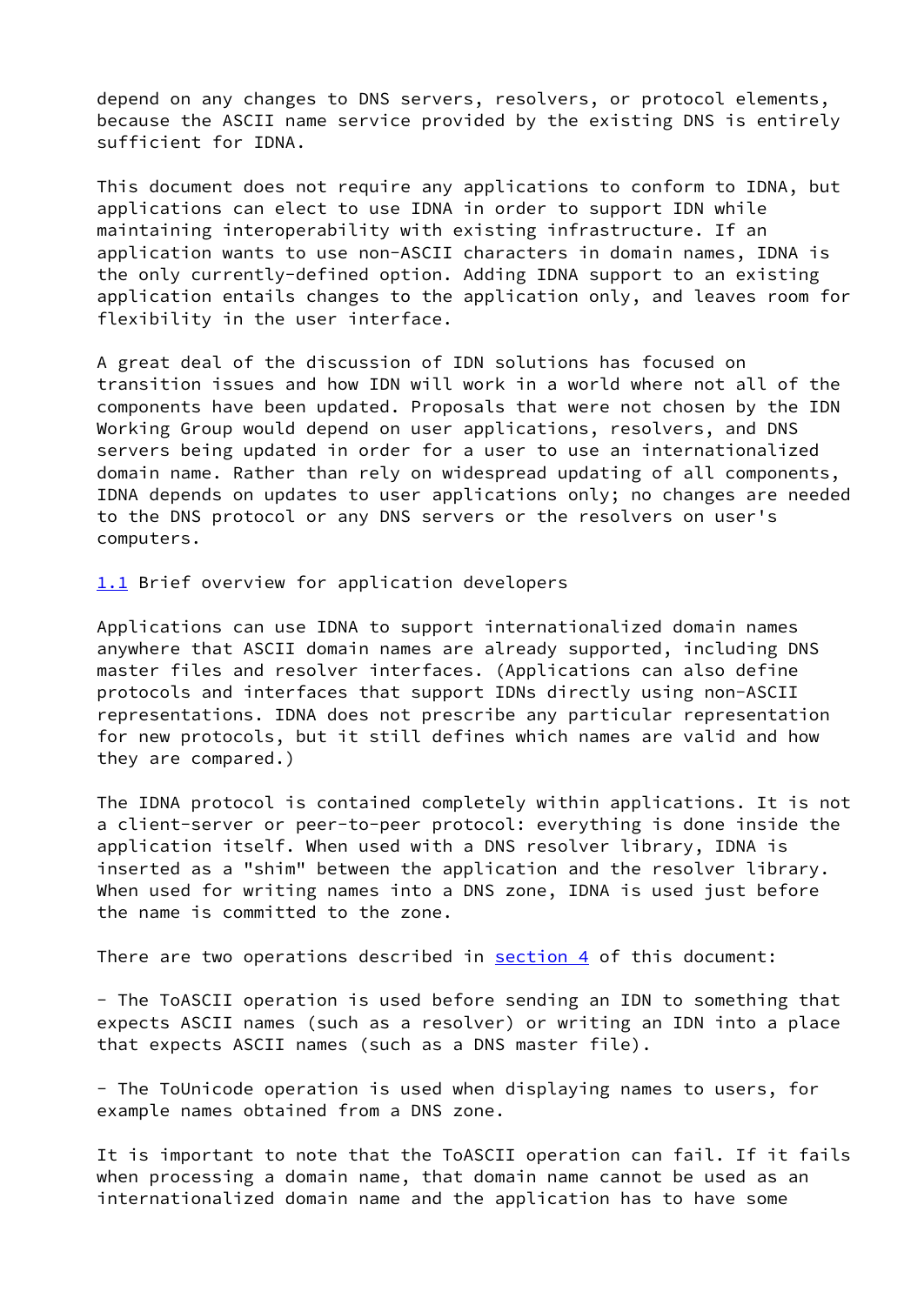method of dealing with this failure.

IDNA requires that implementations process input strings with Nameprep [\[NAMEPREP](#page-13-0)], which is a profile of Stringprep [[STRINGPREP\]](#page-13-1), and then with Punycode [[PUNYCODE\]](#page-13-2). Implementations of IDNA MUST fully implement Nameprep and Punycode; neither Nameprep nor Punycode are optional.

<span id="page-2-0"></span>[2](#page-2-0) Terminology

The key words "MUST", "SHALL", "REQUIRED", "SHOULD", "RECOMMENDED", and "MAY" in this document are to be interpreted as described in [RFC 2119](https://datatracker.ietf.org/doc/pdf/rfc2119) [\[RFC2119](https://datatracker.ietf.org/doc/pdf/rfc2119)].

A code point is an integral value associated with a character in a coded character set.

Unicode [\[UNICODE](#page-14-0)] is a coded character set containing tens of thousands of characters. A single Unicode code point is denoted by "U+" followed by four to six hexadecimal digits, while a range of Unicode code points is denoted by two hexadecimal numbers separated by "..", with no prefixes.

ASCII means US-ASCII [[USASCII](#page-14-1)], a coded character set containing 128 characters associated with code points in the range 0..7F. Unicode is an extension of ASCII: it includes all the ASCII characters and associates them with the same code points.

The term "LDH code points" is defined in this document to mean the code points associated with ASCII letters, digits, and the hyphen-minus; that is, U+002D, 30..39, 41..5A, and 61..7A. "LDH" is an abbreviation for "letters, digits, hyphen".

<span id="page-2-1"></span>[STD13] talks about "domain names" and "host names", but many people use the terms interchangeably. Further, because [\[STD13\]](#page-2-1) was not terribly clear, many people who are sure they know the exact definitions of each of these terms disagree on the definitions. In this document the term "domain name" is used in general. This document explicitly cites [[STD3\]](#page-13-3) whenever referring to the host name syntax restrictions defined therein.

A label is an individual part of a domain name. Labels are usually shown separated by dots; for example, the domain name "www.example.com" is composed of three labels: "www", "example", and "com". (The zero-length root label described in [\[STD13\]](#page-2-1), which can be explicit as in "www.example.com." or implicit as in "www.example.com", is not considered a label in this specification.) IDNA extends the set of usable characters in labels that are text. For the rest of this document, the term "label" is shorthand for "text label", and "every label" means "every text label".

An "internationalized label" is a label to which the ToASCII operation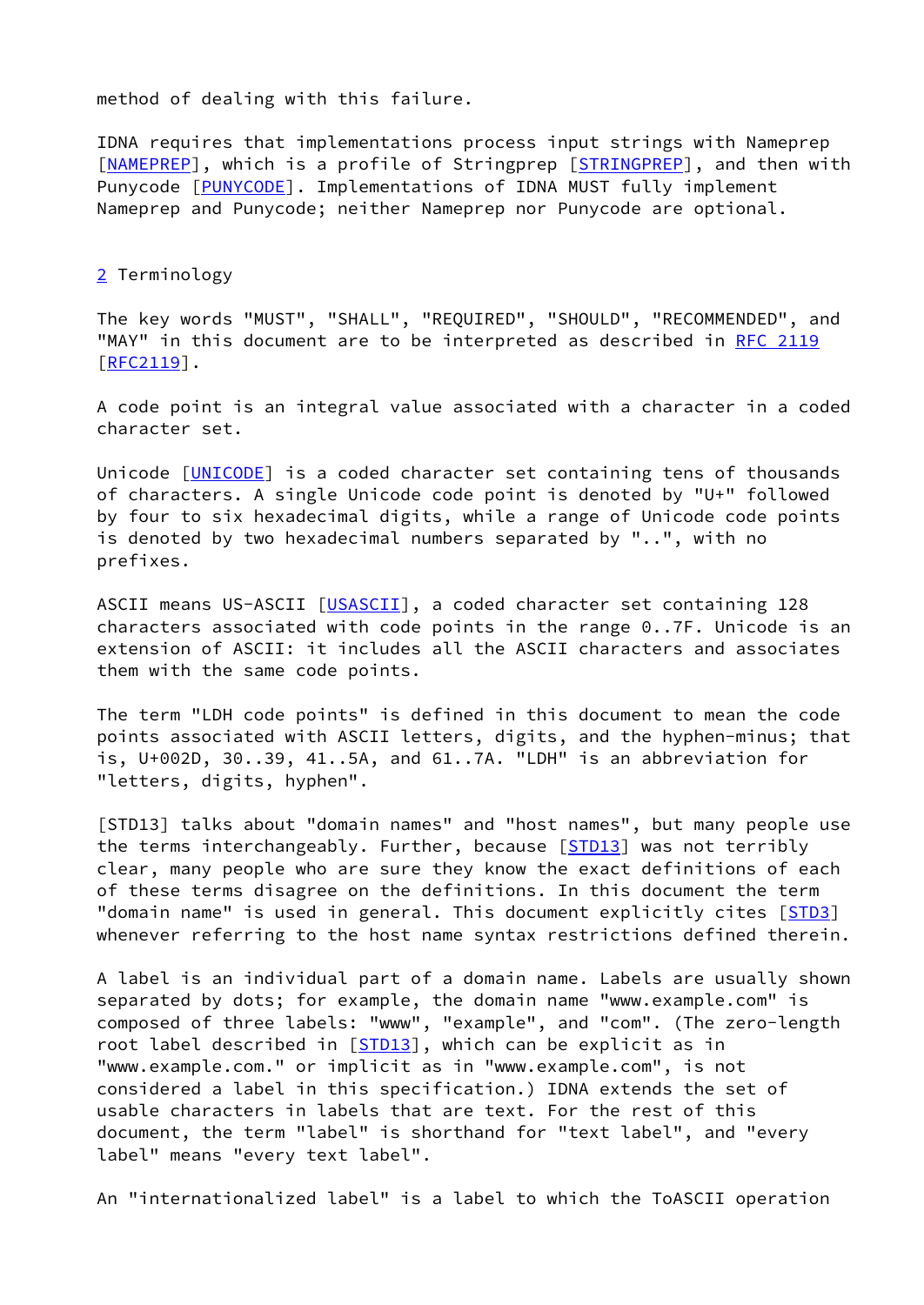(see [section 4\)](#page-5-0) can be applied without failing. This implies that every ASCII label that satisfies the [\[STD13](#page-2-1)] length restriction is an internationalized label. Therefore the term "internationalized label" is a generalization, embracing both old ASCII labels and new non-ASCII labels. Although most Unicode characters can appear in internationalized labels, ToASCII will fail for some input strings, and such strings are not valid internationalized labels.

An "internationalized domain name" (IDN) is a domain name in which every label is an internationalized label. This implies that every ASCII domain name is an IDN. This document does not attempt to define an "internationalized host name". Just as has been the case with ASCII names, some DNS zone administrators may impose restrictions, beyond those imposed by DNS or IDNA, on the characters or strings that may be registered as labels in their zones. Such restrictions have no impact on the syntax or semantics of DNS protocol messages; a query for a name that matches no records will yield the same response regardless of the reason why it is not in the zone. Clients issuing queries or interpreting responses cannot be assumed to have any knowledge of zone-specific restrictions or conventions.

In IDNA, equivalence of labels is defined in terms of the ToASCII operation, which constructs an ASCII form for a given label, whether or not the label was already an ASCII label. Labels are defined to be equivalent if and only if their ASCII forms produced by ToASCII match using a case-insensitive ASCII comparison. ASCII labels already have a notion of equivalence: upper case and lower case are considered equivalent. The IDNA notion of equivalence is an extension of that older notion. Equivalent labels in IDNA are treated as alternate forms of the same label, just as "foo" and "Foo" are treated as alternate forms of the same label.

To allow internationalized labels to be handled by existing applications, IDNA uses an "ACE label" (ACE stands for ASCII Compatible Encoding). An ACE label is an internationalized label that can be rendered in ASCII and is equivalent to an internationalized label that cannot be rendered in ASCII. Given any internationalized label that cannot be rendered in ASCII, the ToASCII operation will convert it to an equivalent ACE label (whereas an ASCII label will be left unaltered by ToASCII). ACE labels are unsuitable for display to users. The ToUnicode operation will convert any label to an equivalent non-ACE label. In fact, an ACE label is formally defined to be any label that the ToUnicode operation would alter (whereas non-ACE labels are left unaltered by ToUnicode). Every ACE label begins with the ACE prefix specified in [section 5.](#page-8-0) The ToASCII and ToUnicode operations are specified in [section 4.](#page-5-0)

The "ACE prefix" is defined in this document to be a string of ASCII characters that appears at the beginning of every ACE label. It is specified in [section 5.](#page-8-0)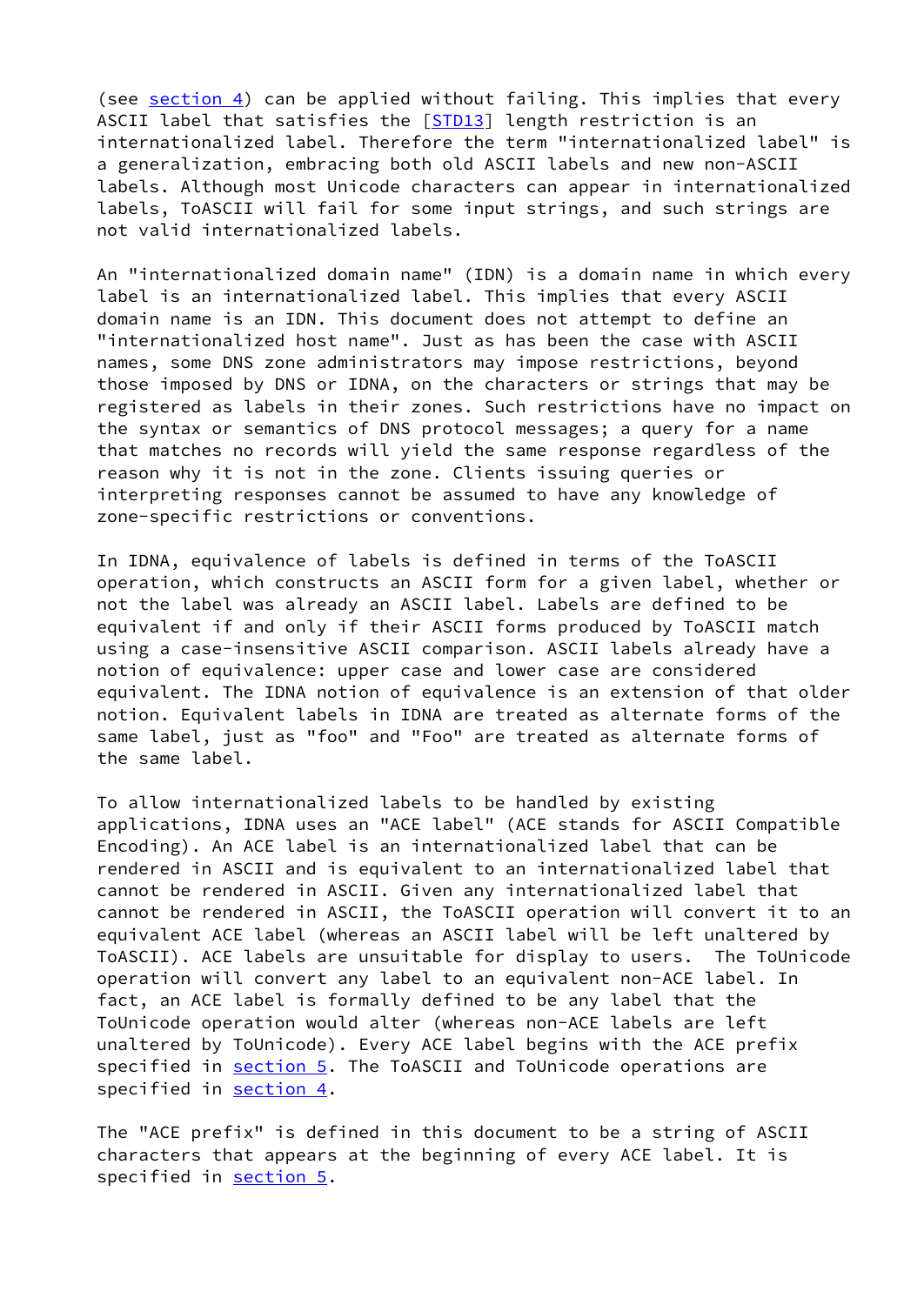A "domain name slot" is defined in this document to be a protocol element or a function argument or a return value (and so on) explicitly designated for carrying a domain name. Examples of domain name slots include: the QNAME field of a DNS query; the name argument of the gethostbyname() library function; the part of an email address following the at-sign (@) in the From: field of an email message header; and the host portion of the URI in the src attribute of an HTML <IMG> tag. General text that just happens to contain a domain name is not a domain name slot; for example, a domain name appearing in the plain text body of an email message is not occupying a domain name slot.

An "IDN-aware domain name slot" is defined in this document to be a domain name slot explicitly designated for carrying an internationalized domain name as defined in this document. The designation may be static (for example, in the specification of the protocol or interface) or dynamic (for example, as a result of negotiation in an interactive session).

An "IDN-unaware domain name slot" is defined in this document to be any domain name slot that is not an IDN-aware domain name slot. Obviously, this includes any domain name slot whose specification predates IDNA.

# <span id="page-4-0"></span>[3](#page-4-0). Requirements and applicability

#### <span id="page-4-1"></span>[3.1](#page-4-1) Requirements

IDNA conformance means adherence to the following four requirements:

1) Whenever dots are used as label separators, the following characters MUST be recognized as dots: U+002E (full stop), U+3002 (ideographic full stop), U+FF0E (fullwidth full stop), U+FF61 (halfwidth ideographic full stop).

2) Whenever a domain name is put into an IDN-unaware domain name slot (see [section 2\)](#page-2-0), it MUST contain only ASCII characters. Given an internationalized domain name (IDN), an equivalent domain name satisfying this requirement can be obtained by applying the ToASCII operation (see  $section 4$ ) to each label and, if dots are used as label separators, changing all the label separators to U+002E.

3) ACE labels obtained from domain name slots SHOULD be hidden from users when it is known that the environment can handle the non-ACE form, except when the ACE form is explicitly requested. When it is not known whether or not the environment can handle the non-ACE form, the application MAY use the non-ACE form (which might fail, such as by not being displayed properly), or it MAY use the ACE form (which will look unintelligle to the user). Given an internationalized domain name, an equivalent domain name containing no ACE labels can be obtained by applying the ToUnicode operation (see [section 4\)](#page-5-0) to each label. When requirements 2 and 3 both apply, requirement 2 takes precedence.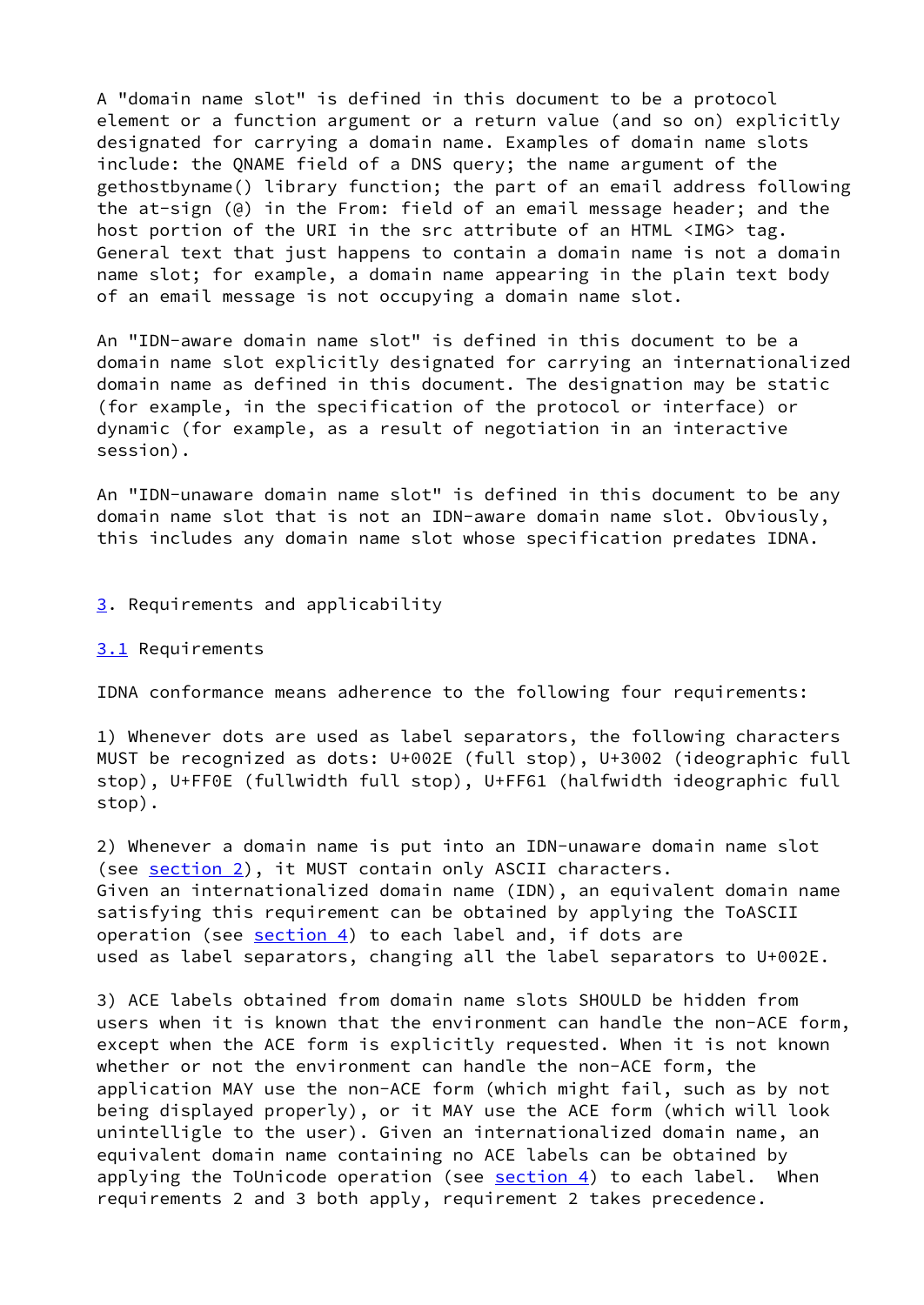4) Whenever two labels are compared, they MUST be considered to match if and only if they are equivalent, that is, their ASCII forms (obtained by applying ToASCII) match using a case-insensitive ASCII comparison. Whenever two names are compared, they MUST be considered to match if and only if their corresponding labels match, regardless of whether the names use the same forms of label separators.

### <span id="page-5-1"></span>[3.2](#page-5-1) Applicability

IDNA is applicable to all domain names in all domain name slots except where it is explicitly excluded.

This implies that IDNA is applicable to many protocols that predate IDNA. Note that IDNs occupying domain name slots in those protocols MUST be in ASCII form (see [section 3.1](#page-4-1), requirement 2).

#### <span id="page-5-2"></span>[3.2.1](#page-5-2). DNS resource records

IDNA does not apply to domain names in the NAME and RDATA fields of DNS resource records whose CLASS is not IN. This exclusion applies to every non-IN class, present and future, except where future standards override this exclusion by explicitly inviting the use of IDNA.

There are currently no other exclusions on the applicability of IDNA to DNS resource records; it depends entirely on the CLASS, and not on the TYPE. This will remain true, even as new types are defined, unless there is a compelling reason for a new type to complicate matters by imposing type-specific rules.

# <span id="page-5-3"></span>[3.2.2](#page-5-3). Non-domain-name data types stored in domain names

Although IDNA enables the representation of non-ASCII characters in domain names, that does not imply that IDNA enables the representation of non-ASCII characters in other data types that are stored in domain names. For example, an email address local part is sometimes stored in a domain label (hostmaster@example.com would be represented as hostmaster.example.com in the RDATA field of an SOA record). IDNA does not update the existing email standards, which allow only ASCII characters in local parts. Therefore, unless the email standards are revised to invite the use of IDNA for local parts, a domain label that holds the local part of an email address SHOULD NOT begin with the ACE prefix, and even if it does, it is to be interpreted literally as a local part that happens to begin with the ACE prefix.

### <span id="page-5-0"></span>[4](#page-5-0). Conversion operations

An application converts a domain name put into an IDN-unaware slot or displayed to a user. This section specifies the steps to perform in the conversion, and the ToASCII and ToUnicode operations.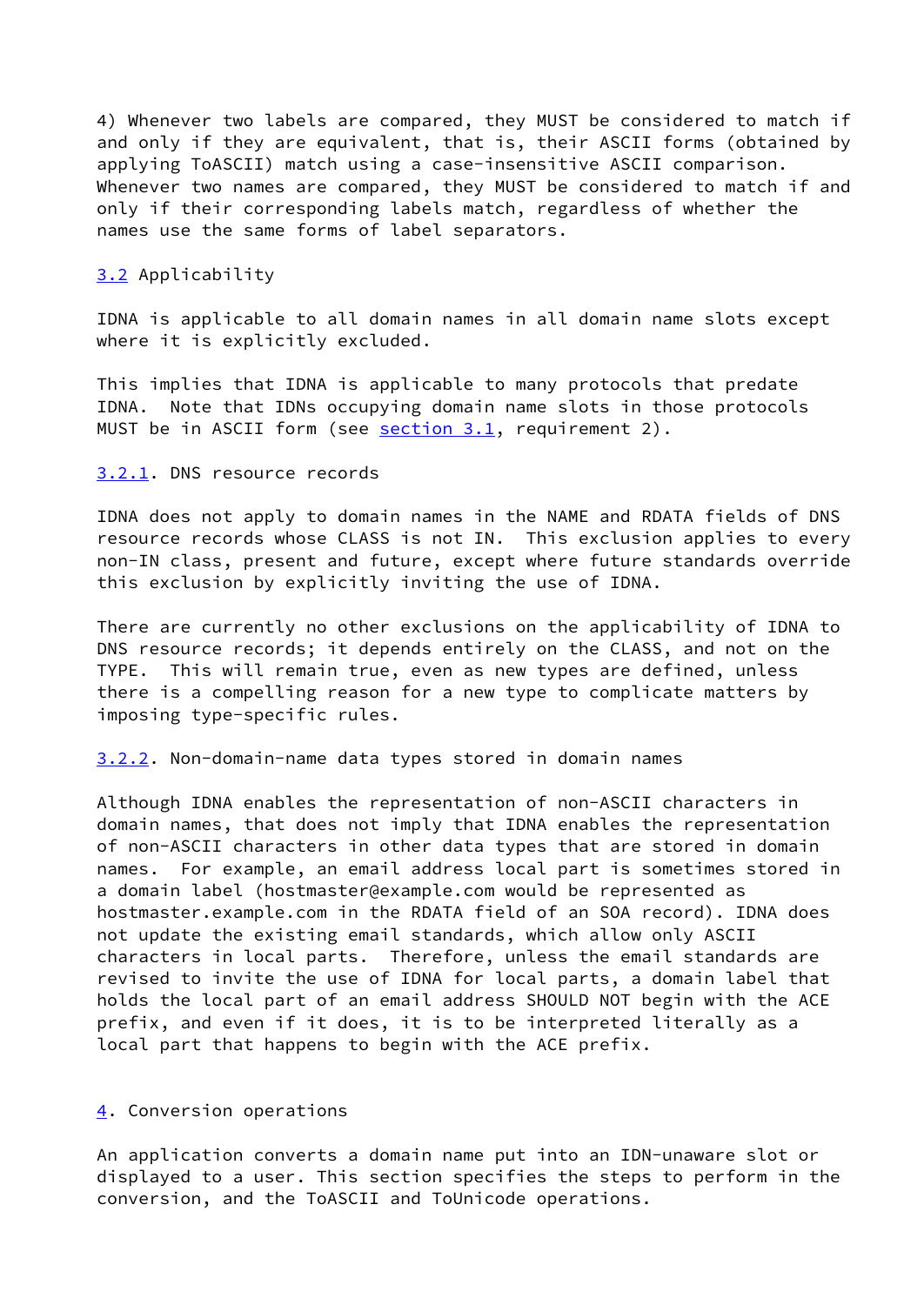The input to ToASCII or ToUnicode is a single label that is a sequence of Unicode code points (remember that all ASCII code points are also Unicode code points). If a domain name is represented using a character set other than Unicode or US-ASCII, it will first need to be transcoded to Unicode.

Starting from a whole domain name, the steps that an application takes to do the conversions are:

1) Decide whether the domain name is a "stored string" or a "query string" as described in [\[STRINGPREP\]](#page-13-1). If this conversion follows the "queries" rule from [\[STRINGPREP\]](#page-13-1), set the flag called "AllowUnassigned".

2) Split the domain name into individual labels as described in section [3.1](#page-4-1). The labels do not include the separator.

3) For each label, decide whether or not to enforce the restrictions on ASCII characters in host names [\[STD3](#page-13-3)]. If the restrictions are to be enforced, set the flag called "UseSTD3ASCIIRules" for that label.

4) Process each label with either the ToASCII or the ToUnicode operation. Use the ToASCII operation if you are about to put the name into an IDN-unaware slot. Use the ToUnicode operation if you are displaying the name to a user.

5) If ToASCII was applied in step 4 and dots are used as label separators, change all the label separators to U+002E (full stop).

The following two subsections define the ToASCII and ToUnicode operations that are used in step 4.

<span id="page-6-0"></span>[4.1](#page-6-0) ToASCII

The ToASCII operation takes a sequence of Unicode code points that make up one label and transforms it into a sequence of code points in the ASCII range (0..7F). If ToASCII succeeds, the original sequence and the resulting sequence are equivalent labels.

It is important to note that the ToASCII operation can fail. ToASCII fails if any step of it fails. If any step of the ToASCII operation fails on any label in a domain name, that domain name MUST NOT be used as an internationalized domain name. The application needs to have some method of dealing with this failure.

The inputs to ToASCII are a sequence of code points, the AllowUnassigned flag, and the UseSTD3ASCIIRules flag. The output of ToASCII is either a sequence of ASCII code points or a failure condition.

ToASCII never alters a sequence of code points that are all in the ASCII range to begin with (although it could fail). Applying the ToASCII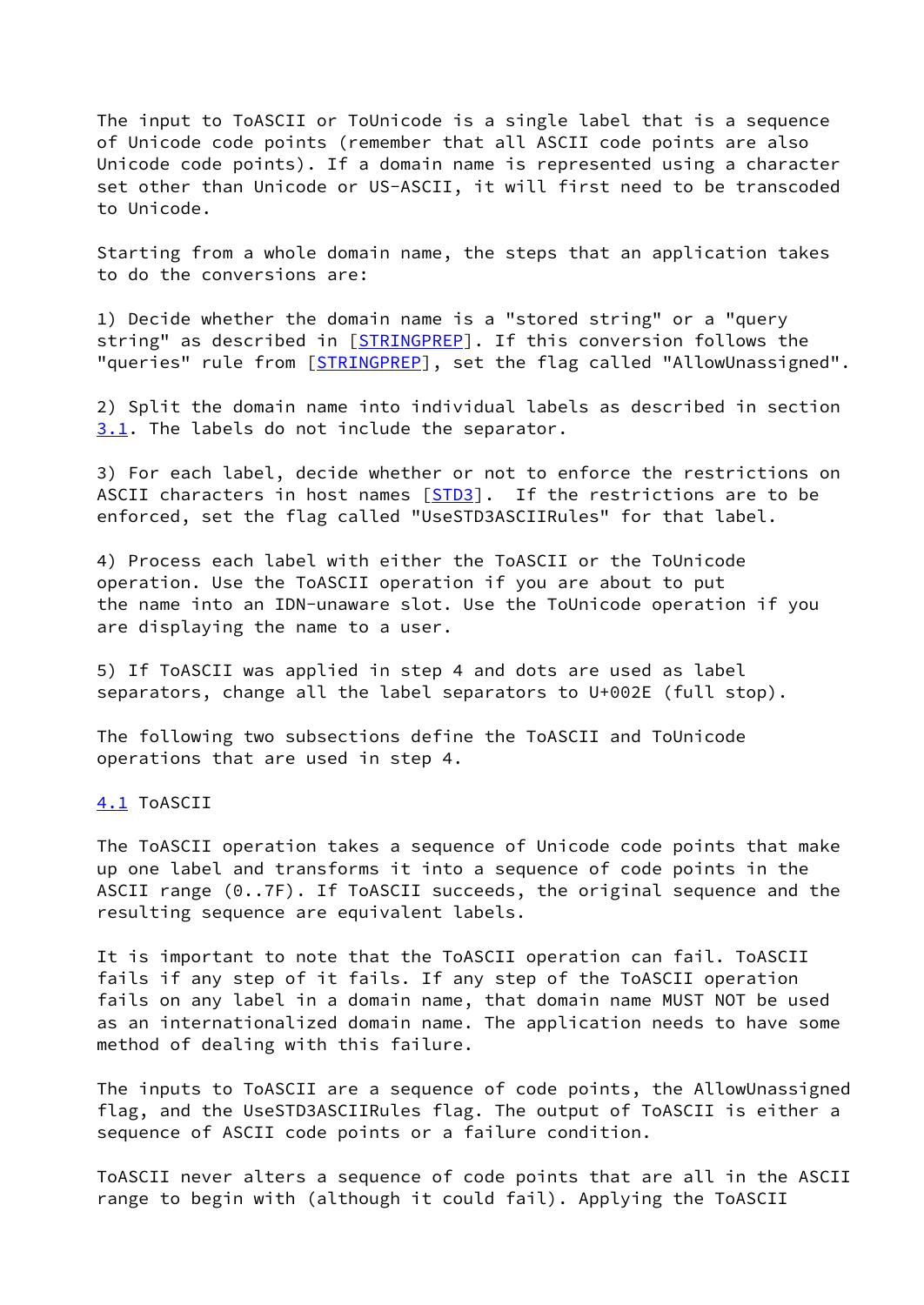operation multiple times has exactly the same effect as applying it just once.

ToASCII consists of the following steps:

- 1. If all code points in the sequence are in the ASCII range (0..7F) then skip to step 3.
- 2. Perform the steps specified in [[NAMEPREP\]](#page-13-0) and fail if there is an error. The AllowUnassigned flag is used in [[NAMEPREP\]](#page-13-0).
- 3. If the UseSTD3ASCIIRules flag is set, then perform these checks:
	- (a) Verify the absence of non-LDH ASCII code points; that is, the absence of 0..2C, 2E..2F, 3A..40, 5B..60, and 7B..7F.
	- (b) Verify the absence of leading and trailing hyphen-minus; that is, the absence of U+002D at the beginning and end of the sequence.
- 4. If all code points in the sequence are in the ASCII range (0..7F), then skip to step 8.
- 5. Verify that the sequence does NOT begin with the ACE prefix.
- 6. Encode the sequence using the encoding algorithm in [\[PUNYCODE](#page-13-2)] and fail if there is an error.
- 7. Prepend the ACE prefix.
- 8. Verify that the number of code points is in the range 1 to 63 inclusive.

# <span id="page-7-0"></span>[4.2](#page-7-0) ToUnicode

The ToUnicode operation takes a sequence of Unicode code points that make up one label and returns a sequence of Unicode code points. If the input sequence is a label in ACE form, then the result is an equivalent internationalized label that is not in ACE form, otherwise the original sequence is returned unaltered.

ToUnicode never fails. If any step fails, then the original input sequence is returned immediately in that step.

The inputs to ToUnicode are a sequence of code points, the AllowUnassigned flag, and the UseSTD3ASCIIRules flag. The output of ToUnicode is always a sequence of Unicode code points.

 1. If all code points in the sequence are in the ASCII range (0..7F) then skip to step 3.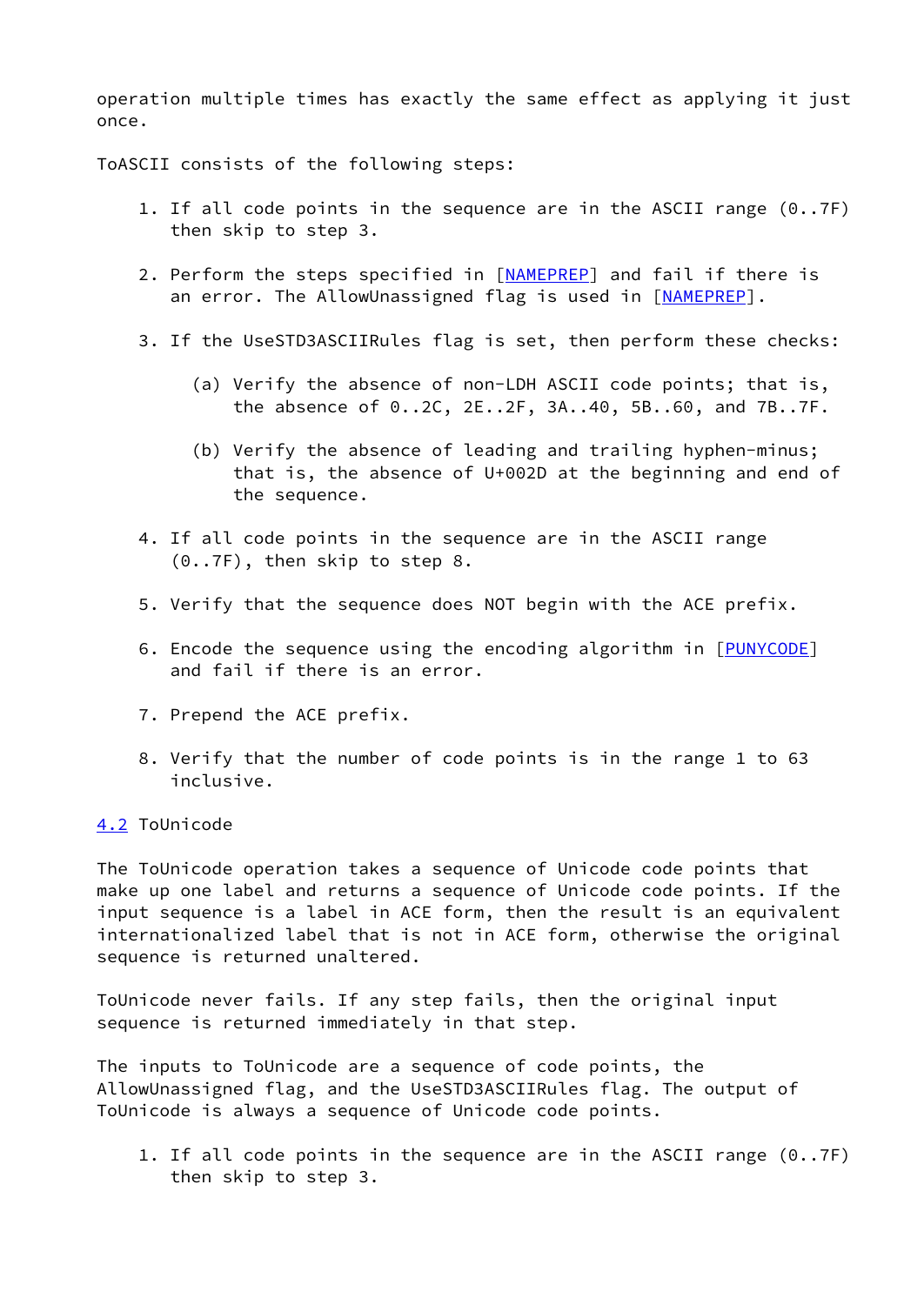- 2. Perform the steps specified in [[NAMEPREP\]](#page-13-0) and fail if there is an error. (If step 3 of ToASCII is also performed here, it will not affect the overall behavior of ToUnicode, but it is not necessary.) The AllowUnassigned flag is used in [\[NAMEPREP](#page-13-0)].
- 3. Verify that the sequence begins with the ACE prefix, and save a copy of the sequence.
- 4. Remove the ACE prefix.
- 5. Decode the sequence using the decoding algorithm in [\[PUNYCODE](#page-13-2)] and fail if there is an error. Save a copy of the result of this step.
- 6. Apply ToASCII.
- 7. Verify that the result of step 6 matches the saved copy from step 3, using a case-insensitive ASCII comparison.
- 8. Return the saved copy from step 5.

<span id="page-8-0"></span>[5](#page-8-0). ACE prefix

[[ Note to the IESG and Internet Draft readers: The two uses of the string "IESG--" below are to be changed at time of publication to a prefix which fulfills the requirements in the first paragraph. IANA will assign this value. ]]

The ACE prefix, used in the conversion operations [\(section 4](#page-5-0)), is two alphanumeric ASCII characters followed by two hyphen-minuses. It cannot be any of the prefixes already used in earlier documents, which includes the following: "bl--", "bq--", "dq--", "lq--", "mq--", "ra--", "wq--" and "zq--". The ToASCII and ToUnicode operations MUST recognize the ACE prefix in a case-insensitive manner.

The ACE prefix for IDNA is "IESG--".

This means that an ACE label might be "IESG--de-jg4avhby1noc0d", where "de-jg4avhby1noc0d" is the part of the ACE label that is generated by the encoding steps in [[PUNYCODE\]](#page-13-2).

While all ACE labels begin with the ACE prefix, not all labels beginning with the ACE prefix are necessarily ACE labels. Non-ACE labels that begin with the ACE prefix will confuse users and SHOULD NOT be allowed in DNS zones.

<span id="page-8-1"></span>[6](#page-8-1). Implications for typical applications using DNS

In IDNA, applications perform the processing needed to input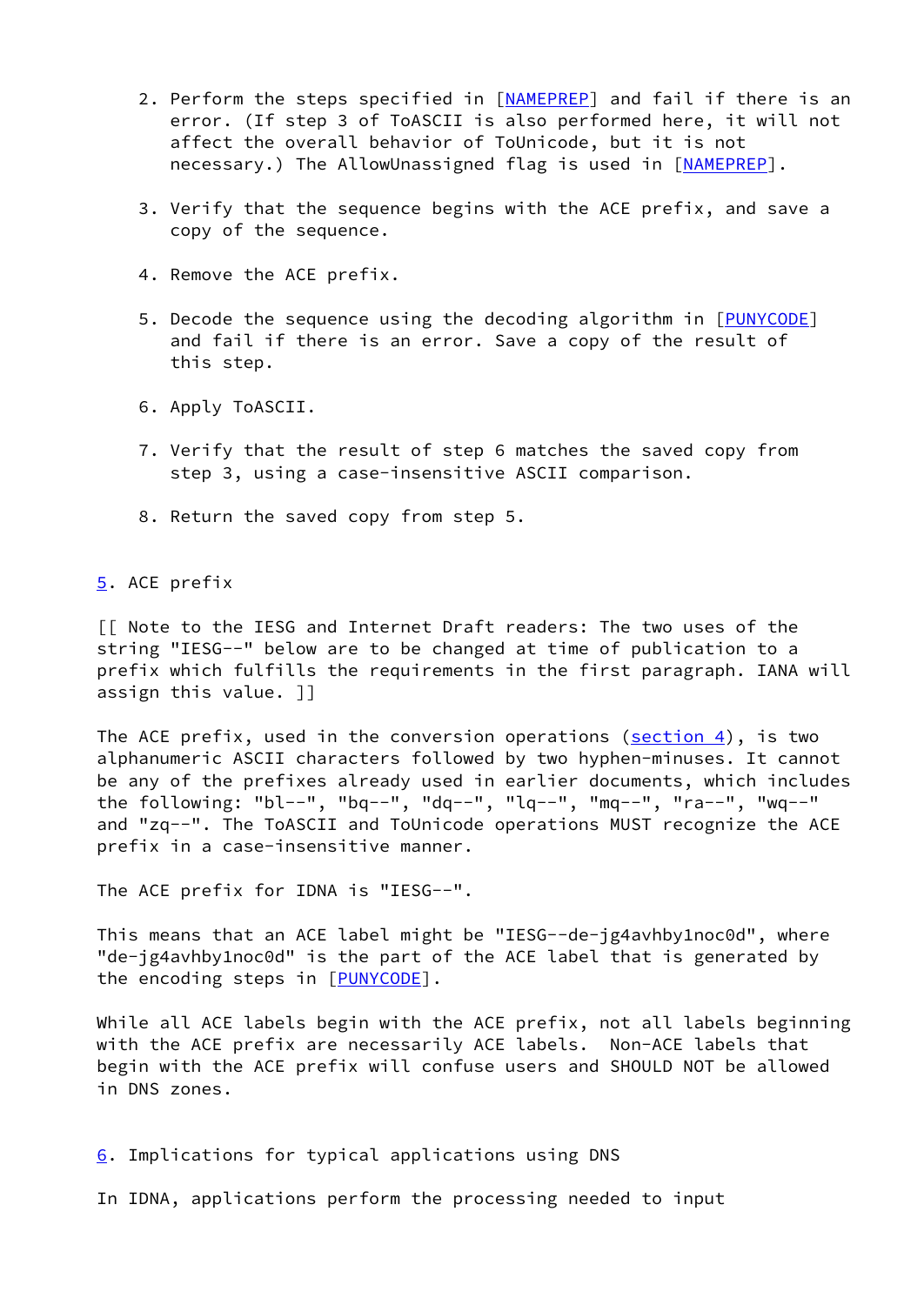internationalized domain names from users, display internationalized domain names to users, and process the inputs and outputs from DNS and other protocols that carry domain names.

The components and interfaces between them can be represented pictorially as:



The box labeled "Application" is where the application splits a domain name into labels, sets the appropriate flags, and performs the ToASCII and ToUnicode operations. This is described in [section 4.](#page-5-0)

<span id="page-9-0"></span>[6.1](#page-9-0) Entry and display in applications

Applications can accept domain names using any character set or sets desired by the application developer, and can display domain names in any charset. That is, the IDNA protocol does not affect the interface between users and applications.

An IDNA-aware application can accept and display internationalized domain names in two formats: the internationalized character set(s)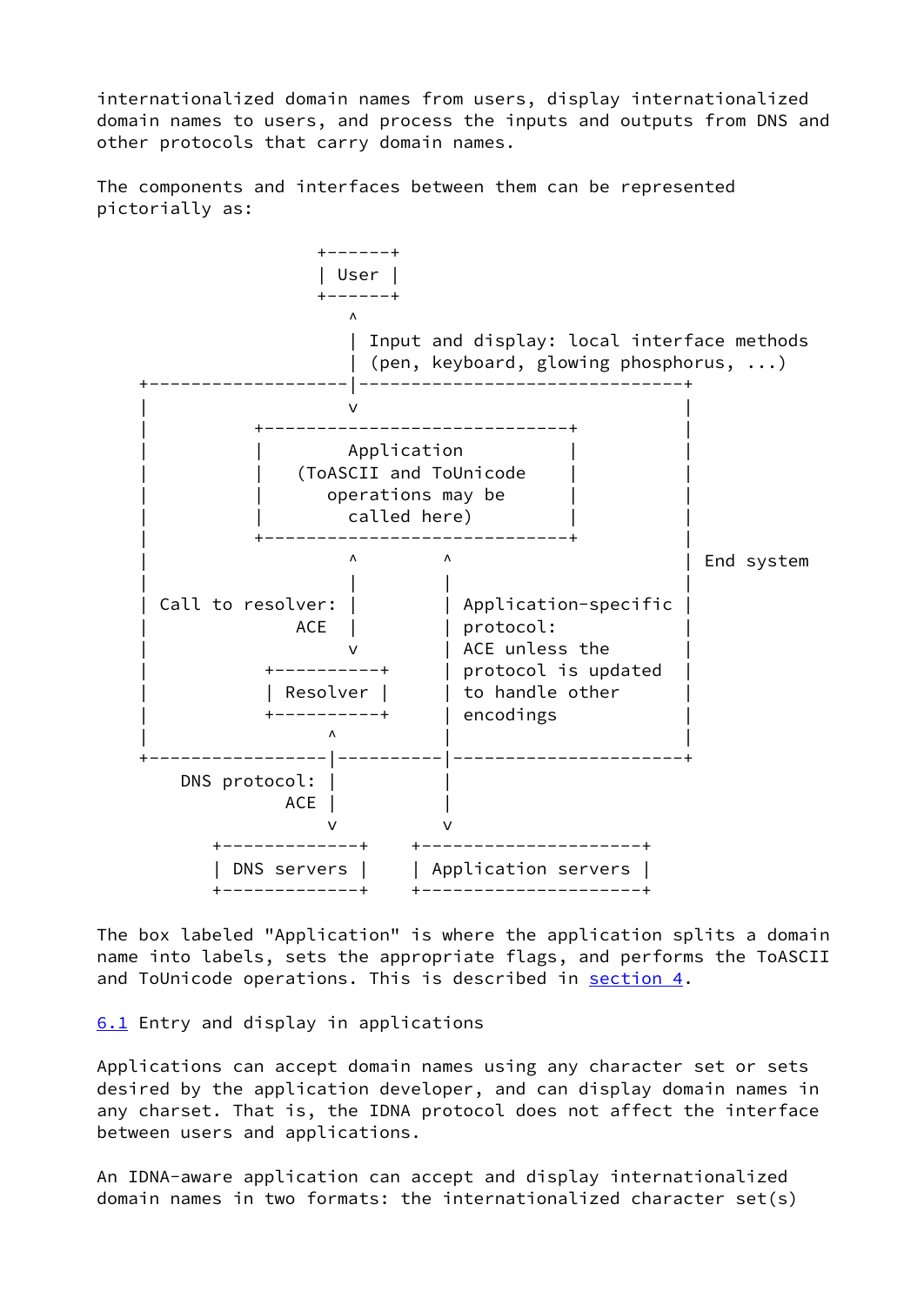supported by the application, and as an ACE label. ACE labels that are displayed or input MUST always include the ACE prefix. Applications MAY allow input and display of ACE labels, but are not encouraged to do so except as an interface for special purposes, possibly for debugging, or to cope with display limitations as described in [section 6.4](#page-11-0).. ACE encoding is opaque and ugly, and should thus only be exposed to users who absolutely need it. Because name labels encoded as ACE name labels can be rendered either as the encoded ASCII characters or the proper decoded characters, the application MAY have an option for the user to select the preferred method of display; if it does, rendering the ACE SHOULD NOT be the default.

Domain names are often stored and transported in many places. For example, they are part of documents such as mail messages and web pages. They are transported in many parts of many protocols, such as both the control commands and the [RFC 2822](https://datatracker.ietf.org/doc/pdf/rfc2822) body parts of SMTP, and the headers and the body content in HTTP. It is important to remember that domain names appear both in domain name slots and in the content that is passed over protocols.

In protocols and document formats that define how to handle specification or negotiation of charsets, labels can be encoded in any charset allowed by the protocol or document format. If a protocol or document format only allows one charset, the labels MUST be given in that charset.

In any place where a protocol or document format allows transmission of the characters in internationalized labels, internationalized labels SHOULD be transmitted using whatever character encoding and escape mechanism that the protocol or document format uses at that place.

All protocols that use domain name slots already have the capacity for handling domain names in the ASCII charset. Thus, ACE labels (internationalized labels that have been processed with the ToASCII operation) can inherently be handled by those protocols.

# <span id="page-10-0"></span>[6.2](#page-10-0) Applications and resolver libraries

Applications normally use functions in the operating system when they resolve DNS queries. Those functions in the operating system are often called "the resolver library", and the applications communicate with the resolver libraries through a programming interface (API).

Because these resolver libraries today expect only domain names in ASCII, applications MUST prepare labels that are passed to the resolver library using the ToASCII operation. Labels received from the resolver library contain only ASCII characters; internationalized labels that cannot be represented directly in ASCII use the ACE form. ACE labels always include the ACE prefix.

An operating system might have a set of libraries for performing the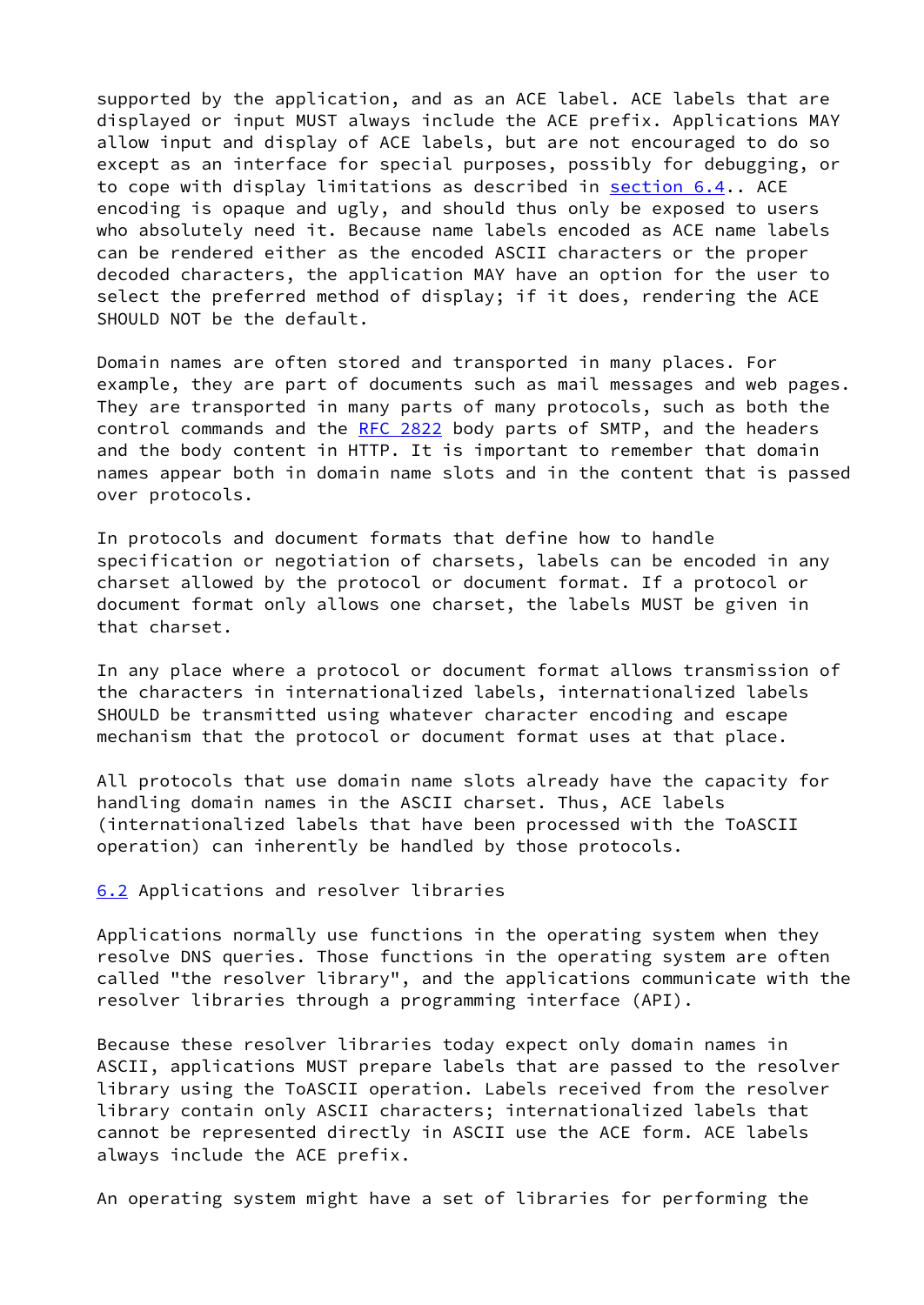ToASCII operation. The input to such a library might be in one or more charsets that are used in applications (UTF-8 and UTF-16 are likely candidates for almost any operating system, and script-specific charsets are likely for localized operating systems).

IDNA-aware applications MUST be able to work with both non-internationalized labels (those that conform to [\[STD13\]](#page-2-1) and [\[STD3](#page-13-3)]) and internationalized labels.

It is expected that new versions of the resolver libraries in the future will be able to accept domain names in other formats than ASCII, and application developers might one day pass not only domain names in Unicode, but also in local script to a new API for the resolver libraries in the operating system. Thus the ToASCII and ToUnicode operations might be performed inside these new versions of the resolver libraries.

Domain names passed to resolvers or put into the question section of DNS requests follow the rules for "queries" from [\[STRINGPREP\]](#page-13-1).

<span id="page-11-1"></span>[6.3](#page-11-1) DNS servers

Domain names stored in zones follow the rules for "stored strings" from [\[STRINGPREP\]](#page-13-1).

For internationalized labels that cannot be represented directly in ASCII, DNS servers MUST use the ACE form produced by the ToASCII operation. All IDNs served by DNS servers MUST contain only ASCII characters.

If a signaling system which makes negotiation possible between old and new DNS clients and servers is standardized in the future, the encoding of the query in the DNS protocol itself can be changed from ACE to something else, such as UTF-8. The question whether or not this should be used is, however, a separate problem and is not discussed in this memo.

<span id="page-11-0"></span>[6.4](#page-11-0) Avoiding exposing users to the raw ACE encoding

Any application that might show the user a domain name obtained from a domain name slot, such as from gethostbyaddr or part of a mail header, will need to be updated if it is to prevent users from seeing the ACE.

If an application decodes an ACE name using ToUnicode but cannot show all of the characters in the decoded name, such as if the name contains characters that the output system cannot display, the application SHOULD show the name in ACE format (which always includes the ACE prefix) instead of displaying the name with the replacement character (U+FFFD). This is to make it easier for the user to transfer the name correctly to other programs. Programs that by default show the ACE form when they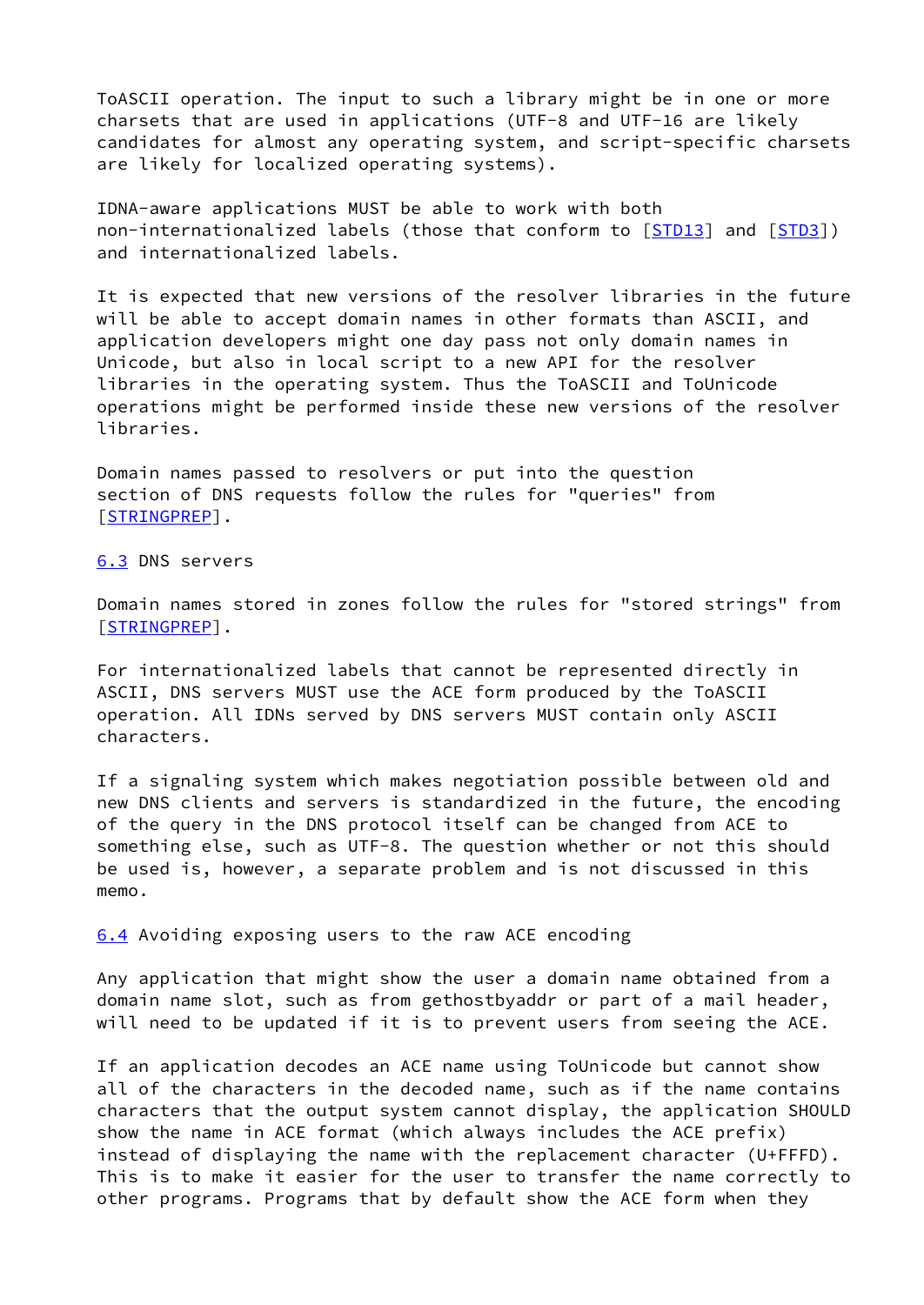cannot show all the characters in a name label SHOULD also have a mechanism to show the name that is produced by the ToUnicode operation with as many characters as possible and replacement characters in the positions where characters cannot be displayed.

The ToUnicode operation does not alter labels that are not valid ACE labels, even if they begin with the ACE prefix. After ToUnicode has been applied, if a label still begins with the ACE prefix, then it is not a valid ACE label, and is not equivalent to any of the intermediate Unicode strings constructed by ToUnicode.

<span id="page-12-0"></span>[6.5](#page-12-0) DNSSEC authentication of IDN domain names

DNS Security [[DNSSEC](#page-14-2)] is a method for supplying cryptographic verification information along with DNS messages. Public Key Cryptography is used in conjunction with digital signatures to provide a means for a requester of domain information to authenticate the source of the data. This ensures that it can be traced back to a trusted source, either directly, or via a chain of trust linking the source of the information to the top of the DNS hierarchy.

IDNA specifies that all internationalized domain names served by DNS servers that cannot be represented directly in ASCII must use the ACE form produced by the ToASCII operation. This operation must be performed prior to a zone being signed by the private key for that zone. Because of this ordering, it is important to recognize that DNSSEC authenticates the ASCII domain name, not the Unicode form or the mapping between the Unicode form and the ASCII form. In the presence of DNSSEC, this is the name that MUST be signed in the zone and MUST be validated against.

One consequence of this for sites deploying IDNA in the presence of DNSSEC is that any special purpose proxies or forwarders used to transform user input into IDNs must be earlier in the resolution flow than DNSSEC authenticating nameservers for DNSSEC to work.

### <span id="page-12-1"></span>[6.6](#page-12-1) Limitations of IDNA

The IDNA protocol does not solve all linguistic issues with users inputting names in different scripts. Many important language-based and script-based mappings are not covered in IDNA and must be handled outside the protocol. For example, names that are entered in a mix of traditional and simplified Chinese characters will not be mapped to a single canonical name. Another example is Scandinavian names that are entered with U+00F6 (LATIN SMALL LETTER O WITH DIAERESIS) will not be mapped to U+00F8 (LATIN SMALL LETTER O WITH STROKE).

# <span id="page-12-2"></span>[7](#page-12-2). Name server considerations

Existing DNS servers do not know the IDNA rules for handling non-ASCII forms of IDNs, and therefore need to be shielded from them. All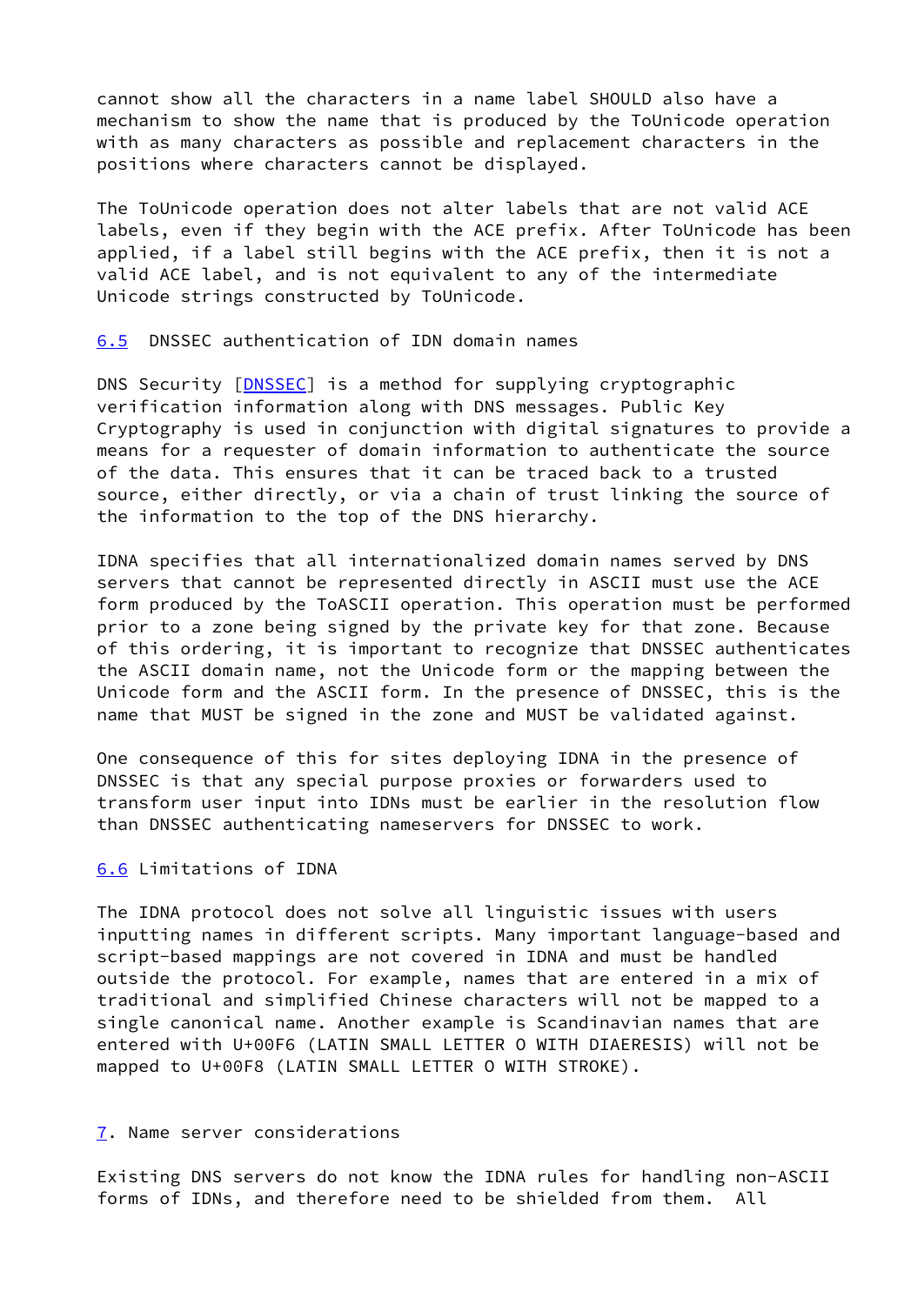existing channels through which names can enter a DNS server database (for example, master files [\[STD13](#page-2-1)] and DNS update messages [\[RFC2136](https://datatracker.ietf.org/doc/pdf/rfc2136)]) are IDN-unaware because they predate IDNA, and therefore requirement 2 of [section 3.1](#page-4-1) of this document provides the needed shielding, by ensuring that internationalized domain names entering DNS server databases through such channels have already been converted to their equivalent ASCII forms.

It is imperative that there be only one ASCII encoding for a particular domain name. Because of the design of the ToASCII and ToUnicode operations, there are no ACE labels that decode to ASCII labels, and therefore name servers cannot contain multiple ASCII encodings of the same domain name.

[RFC2181] explicitly allows domain labels to contain octets beyond the ASCII range (0..7F), and this document does not change that. Note, however, that there is no defined interpretation of octets 80..FF as characters. If labels containing these octets are returned to applications, unpredictable behavior could result. The ASCII form defined by ToASCII is the only standard representation for internationalized labels in the current DNS protocol.

### <span id="page-13-4"></span>[8](#page-13-4). Root server considerations

IDNs are likely to be somewhat longer than current domain names, so the bandwidth needed by the root servers is likely to go up by a small amount. Also, queries and responses for IDNs will probably be somewhat longer than typical queries today, so more queries and responses may be forced to go to TCP instead of UDP.

## <span id="page-13-5"></span>[9](#page-13-5). References

<span id="page-13-6"></span>[9.1](#page-13-6) Normative references

<span id="page-13-2"></span>[PUNYCODE] Adam Costello, "Punycode: An encoding of Unicode for use with IDNA", [draft-ietf-idn-punycode.](https://datatracker.ietf.org/doc/pdf/draft-ietf-idn-punycode)

<span id="page-13-0"></span>[NAMEPREP] Paul Hoffman and Marc Blanchet, "Nameprep: A Stringprep Profile for Internationalized Domain Names", [draft-ietf-idn-nameprep](https://datatracker.ietf.org/doc/pdf/draft-ietf-idn-nameprep).

<span id="page-13-3"></span>[STD3] Bob Braden, "Requirements for Internet Hosts -- Communication Layers" [\(RFC 1122](https://datatracker.ietf.org/doc/pdf/rfc1122)) and "Requirements for Internet Hosts -- Application and Support"  $(RFC 1123)$  $(RFC 1123)$ , STD 3, October 1989.

[STD13] Paul Mockapetris, "Domain names - concepts and facilities" (RFC 1034) and "Domain names - implementation and specification" [\(RFC 1035](https://datatracker.ietf.org/doc/pdf/rfc1035)), STD 13, November 1987.

<span id="page-13-1"></span>[STRINGPREP] Paul Hoffman and Marc Blanchet, "Preparation of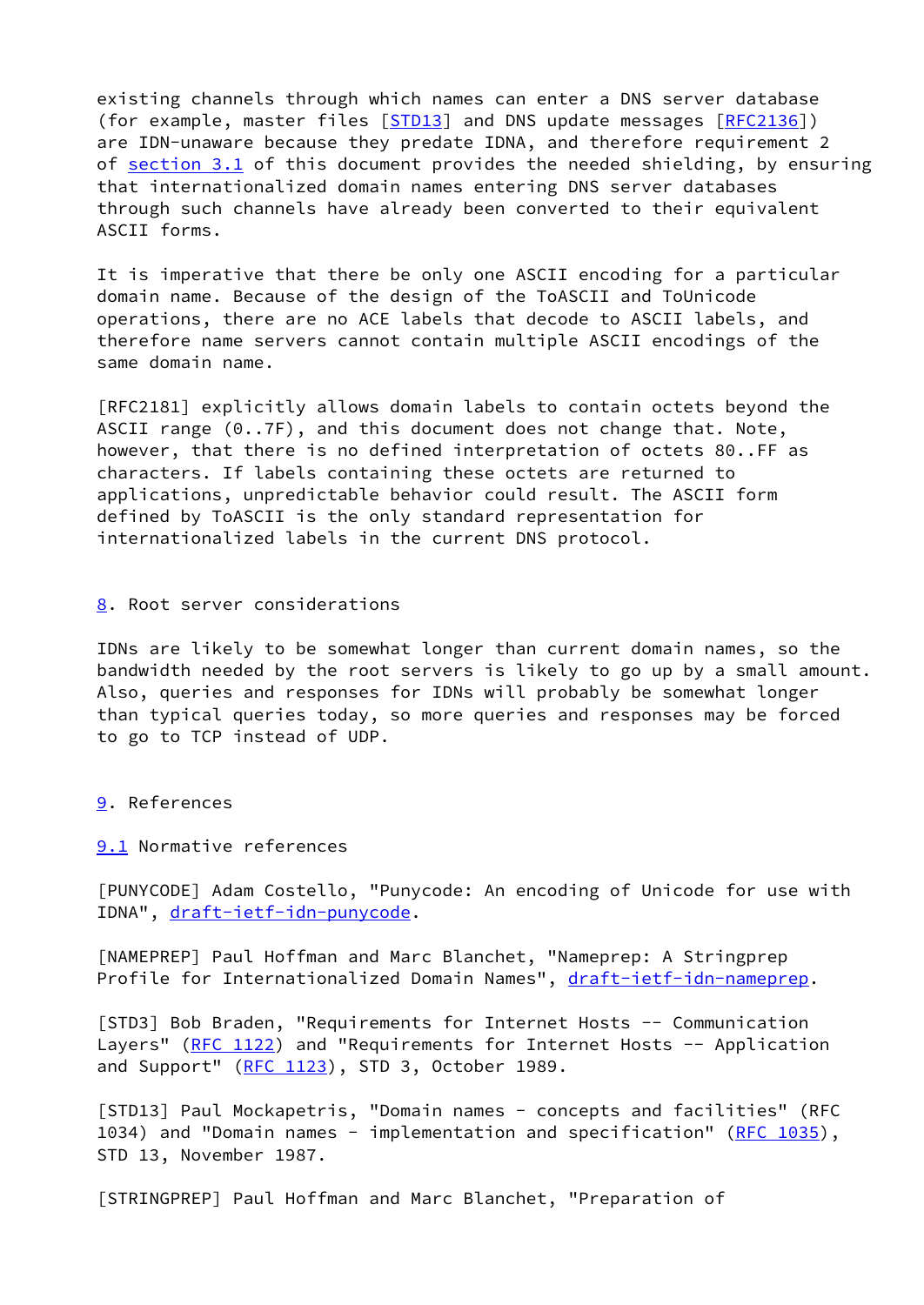Internationalized Strings ("stringprep")", [draft-hoffman-stringprep](https://datatracker.ietf.org/doc/pdf/draft-hoffman-stringprep), work in progress

<span id="page-14-3"></span>[9.2](#page-14-3) Informative references

<span id="page-14-2"></span>[DNSSEC] Don Eastlake, "Domain Name System Security Extensions", RFC 2535, March 1999.

[RFC2119] Scott Bradner, "Key words for use in RFCs to Indicate Requirement Levels", March 1997, [RFC 2119](https://datatracker.ietf.org/doc/pdf/rfc2119).

[RFC2181] Robert Elz and Randy Bush, "Clarifications to the DNS Specification", [RFC 2181](https://datatracker.ietf.org/doc/pdf/rfc2181), July 1997.

[UAX9] Unicode Standard Annex #9, The Bidirectional Algorithm, [<http://www.unicode.org/unicode/reports/tr9/](http://www.unicode.org/unicode/reports/tr9/)>.

<span id="page-14-0"></span>[UNICODE] The Unicode Consortium. The Unicode Standard, Version 3.2.0 is defined by The Unicode Standard, Version 3.0 (Reading, MA, Addison-Wesley, 2000. ISBN 0-201-61633-5), as amended by the Unicode Standard Annex #27: Unicode 3.1 [\(http://www.unicode.org/reports/tr27/](http://www.unicode.org/reports/tr27/)) and by the Unicode Standard Annex #28: Unicode 3.2 [\(http://www.unicode.org/reports/tr28/](http://www.unicode.org/reports/tr28/)).

<span id="page-14-1"></span>[USASCII] Vint Cerf, "ASCII format for Network Interchange", October 1969, [RFC 20](https://datatracker.ietf.org/doc/pdf/rfc20).

<span id="page-14-4"></span>[10.](#page-14-4) Security considerations

Security on the Internet partly relies on the DNS. Thus, any change to the characteristics of the DNS can change the security of much of the Internet.

This memo describes an algorithm which encodes characters that are not valid according to STD3 and STD13 into octet values that are valid. No security issues such as string length increases or new allowed values are introduced by the encoding process or the use of these encoded values, apart from those introduced by the ACE encoding itself.

Domain names are used by users to identify and connect to Internet servers. The security of the Internet is compromised if a user entering a single internationalized name is connected to different servers based on different interpretations of the internationalized domain name.

When systems use local character sets other than ASCII and Unicode, this specification leaves the the problem of transcoding between the local character set and Unicode up to the application. If different applications (or different versions of one application) implement different transcoding rules, they could interpret the same name differently and contact different servers. This problem is not solved by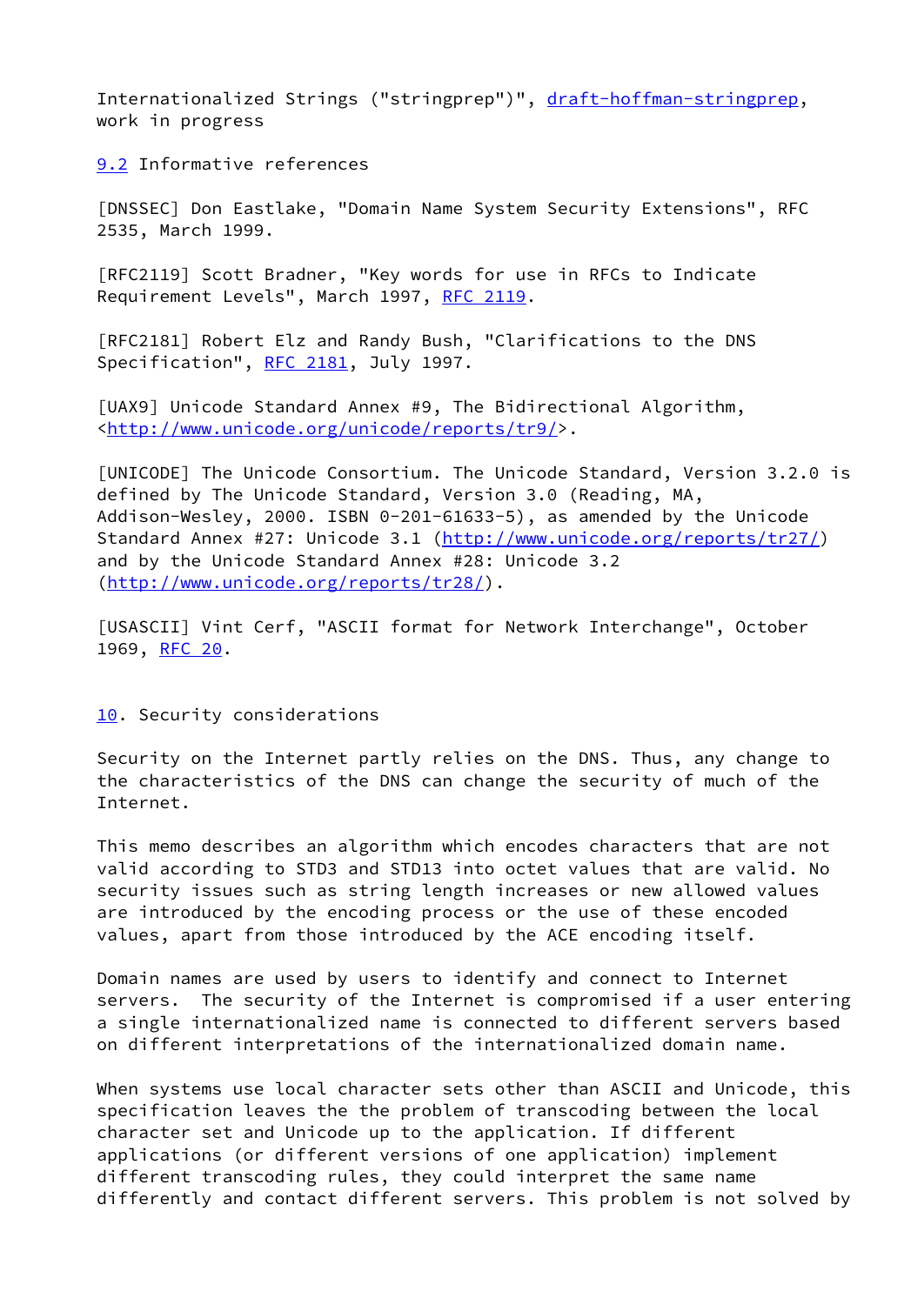security protocols like TLS that do not take local character sets into account.

Because this document normatively refers to [\[NAMEPREP](#page-13-0)], [\[PUNYCODE](#page-13-2)], and [\[STRINGPREP\]](#page-13-1), it includes the security considerations from those documents as well.

If or when this specification is updated to use a more recent Unicode normalization table, the new normalization table will need to be compared with the old to spot backwards incompatible changes. If there are such changes, they will need to be handled somehow, or there will be security as well as operational implications. Methods to handle the conflicts could include keeping the old normalization, or taking care of the conflicting characters by operational means, or some other method.

Implementations MUST NOT use more recent normalization tables than the one referenced from this document, even though more recent tables may be provided by operating systems. If an application is unsure of which version of the normalization tables are in the operating system, the application needs to include the normalization tables itself. Using normalization tables other than the one referenced from this specification could have security and operational implications.

To help prevent confusion between characters that are visually similar, it is suggested that implementations provide visual indications where a domain name contains multiple scripts. Such mechanisms can also be used to show when a name contains a mixture of simplified and traditional Chinese characters, or to distinguish zero and one from O and l.

Domain names (or portions of them) are sometimes compared against a set of privileged or anti-privileged domains. In such situations it is especially important that the comparisons be done properly, as specified in [section 3.1](#page-4-1) requirement 4. For labels already in ASCII form, the proper comparison reduces to the same case-insensitive ASCII comparison that has always been used for ASCII labels.

<span id="page-15-0"></span>[11.](#page-15-0) IANA considerations

IANA will assign the ACE prefix in consultation with the IESG.

<span id="page-15-1"></span>[12.](#page-15-1) Authors' addresses

Patrik Faltstrom Cisco Systems Arstaangsvagen 31 J S-117 43 Stockholm Sweden paf@cisco.com

Paul Hoffman